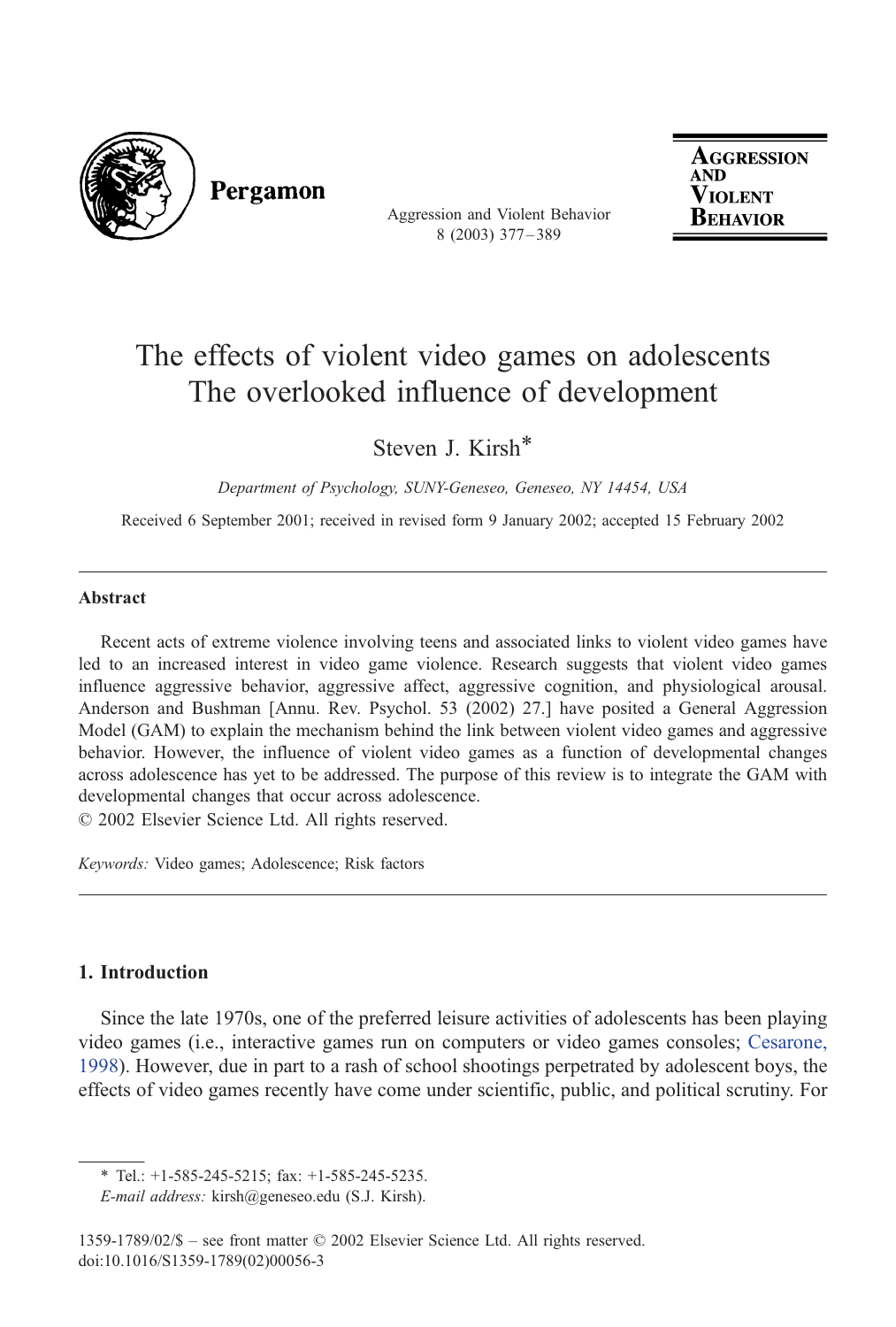instance, several of the leading researchers in the field recently testified before a U.S. Senate Commerce Committee hearing about the deleterious effects of violent video games on children and adolescents (e.g., [Anderson, 2000; Funk, 2000\)](#page-10-0). Although links between violent video game play and aggression have been found (see [Anderson & Bushman, 2001; Dill & Dill, 1998;](#page-10-0) Griffiths, 1999), the vast majority of research has focused on children or late adolescents (i.e., college students). In fact, few studies have assessed the influence of violent video games on aggression during the age periods (i.e., early and middle adolescence) associated with school shootings, and none of these studies assessed the influence of violent video games from a developmental perspective. Given that the incidence of aggressive behavior varies across adolescence [\(Lindeman, Harakka, & Keltikangas-Jaervinen, 1997; Loeber & Stouthamer-](#page-12-0)Loeber, 1998; Steinberg, 2001), a developmental perspective is crucial to the understanding of the influence of video game violence on adolescent aggression. It may be that adolescents are more vulnerable to the effects of violent video games during certain developmental periods of adolescence than others. Additionally, the developmental notion of individual differences suggests that only certain adolescents (i.e., those with the greatest number of risk factors) may be susceptible to the negative consequences associated with playing violent video games. These issues will be addressed in later sections of this article.

# 1.1. Consequences of violent video games as a function of development: current research

Over the past two decades, more than 20 studies have assessed the relationship between violent video game play and aggression during the adolescent period (including late-adolescent college students). Both correlational (e.g., [Fling et al., 1992; Griffiths & Hunt, 1995\)](#page-11-0) and experimental (e.g., [Anderson & Dill, 2000; Ballard & Lineberger, 1999\)](#page-11-0) studies offer support for a connection between exposure to violent video games and aggressive behavior. For instance, [Fling et al. \(1992\)](#page-11-0) found a positive association between video game play and self- and teacher-reported aggression in a group of 11- to 17-year-olds. [Anderson and Dill \(2000\)](#page-11-0) demonstrated a link between playing violent video games and laboratory aggression in college students. [Lynch, Gentile, Olson, and van Brederode \(2001\),](#page-12-0) in an assessment of eighth and ninth graders, identified significant associations between violent video game play and aggressive attitudes and behavior.

Given that the primary purpose of this review is to integrate aggression theory, video game research, and adolescent development, only those articles specifically relevant to this task will be discussed in detail. To help integrate theory, research, and development, without having to reevaluate the research on a study-by-study basis, summaries, and conclusions reported in other review articles will be used. Readers interested in study-by-study critiques of the video game literature should read one of the following articles: [Bensley and Van Eenwyk \(2001\),](#page-11-0) [Dill and](#page-11-0) Dill (1998), or [Griffiths \(1999\).](#page-11-0)

Most studies assessing the influence of violent video games on aggression have assessed part, but not all, of the adolescent age range (i.e., early, middle, and late). For instance, [Colwel and Payne \(2000\)](#page-11-0) assessed 12- to 14-year-olds, [Lynch et al. \(2001\)](#page-12-0) assessed eighth and ninth graders, and [van Schie and Wiegman \(1997\)](#page-12-0) sampled seventh and eighth graders (see [Griffiths, 1999,](#page-11-0) for additional studies and associated age ranges). Other studies have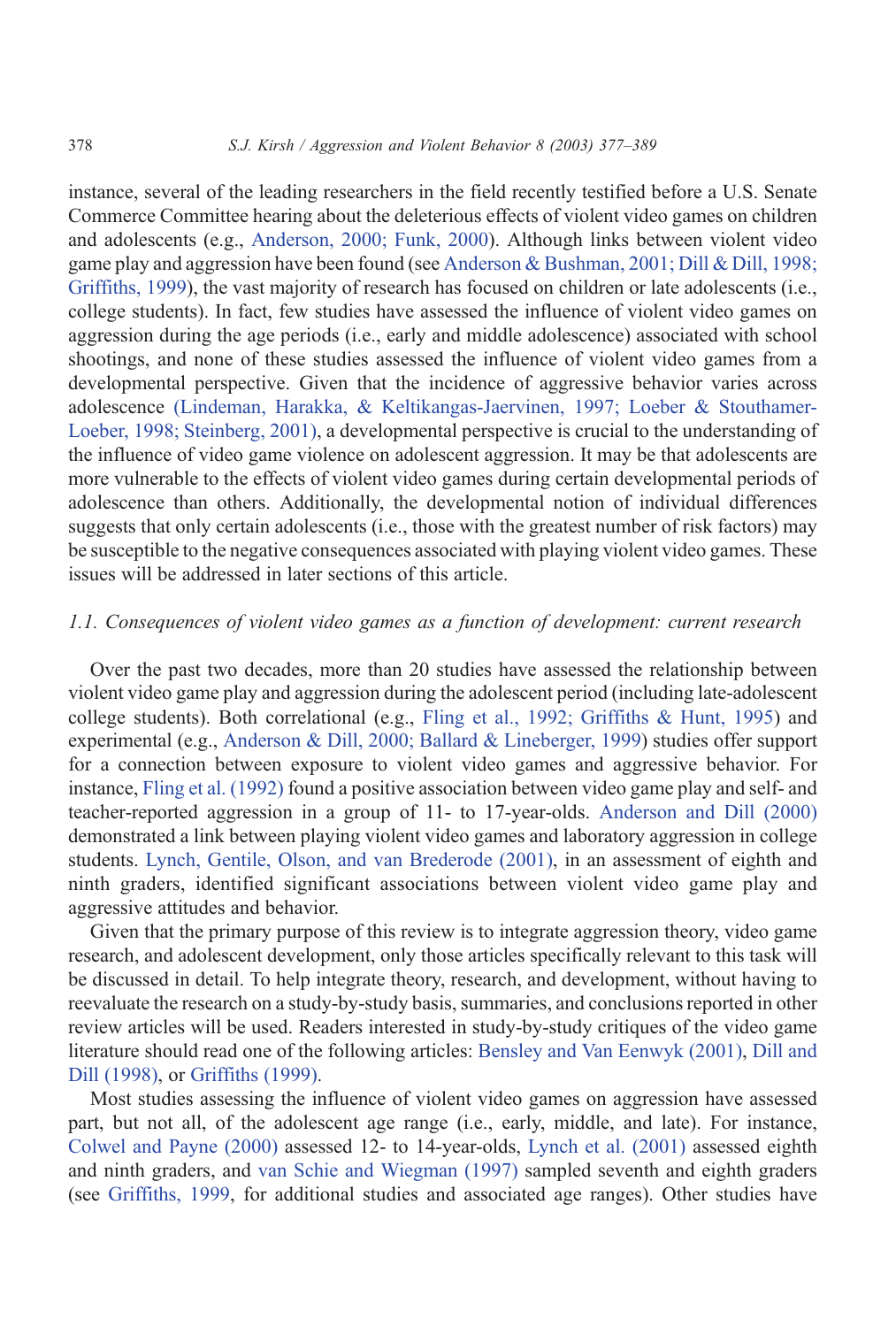assessed samples containing late adolescents (i.e., college students; [Anderson & Dill, 2000;](#page-11-0) Ballard & Lineberger, 1999). In addition, several studies have assessed adolescents collapsed across a 5- to 7-year age span (e.g., [Fling et al., 1992; Gibb, Bailey, Lambirth, & Wilson,](#page-11-0) 1983; Lynch, 1994). However, no research has addressed the consequences of violent video game play across adolescence from a developmental perspective.

#### 1.2. Theories of aggression and violent video games

Theoretical explanations for the link between exposure to violent video games and aggression have been posited using several classic theories of aggression. For instance, when applied to video game violence, [Bandura's \(1986\)](#page-11-0) social learning theory hypothesizes that exposure to video game violence would evoke behavioral mimicry, reinforce already existing aggressive habits, and increase internal arousal. In turn, this internal arousal could be interpreted as anger, which increases the likelihood of aggression. Playing violent video games, according to [Berkowitz's \(1984\)](#page-11-0) cognitive neoassociation model of aggression, should create and/or activate networks of aggressive thoughts, feelings, memories, and beliefs. An additional explanation for the link between violent video game play and aggressive behavior comes from the literature on social information processing in aggressive children. [Dodge \(1980\)](#page-11-0) contends that aggressive children act aggressively, in part, due to a hostile attributional bias. That is, when exposed to a frustrating social stimulus (e.g., being bumped into a puddle), a hostile attributional bias results in cue distortion, which leads aggressive children to interpret the stimulus as an aggressive cue and respond aggressively [\(Dodge & Frame, 1982\).](#page-11-0) Social experiences, such as violent video game play, may lead to the formation of a hostile attributional bias. For instance, [Kirsh \(1998\)](#page-12-0) induced a hostile attributional bias in third and fourth grade children through violent video game play.

More recently, [Anderson and Bushman's \(2002\)](#page-11-0) General Aggression Model (GAM) has been developed, in part, to account for the effects of violent video games on aggressive behavior. The GAM, described in more detail below, is compatible with theories proposed by [Bandura \(1986\),](#page-11-0) [Berkowitz \(1984\),](#page-11-0) and [Dodge \(1980\).](#page-11-0) Although the GAM has received empirical support [\(Anderson & Bushman, 2001; Lynch et al., 2001\),](#page-10-0) additional research is necessary to validate the interactive nature of the various GAM components as well as establish the ability of the GAM to predict aggressive behavior. Furthermore, the GAM has yet to be integrated with the developmental issues surrounding aggressive behavior during adolescence.

The present article is organized as follows. Sections 2 and 3 describe the nature of adolescent video game play and development of aggressive behavior during adolescence, respectively. A review of biological and psychosocial causes of adolescent aggressive behavior follows. Section 5 discusses violent video game play as a function of developmental changes in adolescent aggression. Section 6 describes the GAM in detail. Next, the importance of a developmental approach to the assessment violent video games is addressed. Finally, the notions of aggression as a multivariate construct and risk assessment are introduced and discussed in terms of video game research.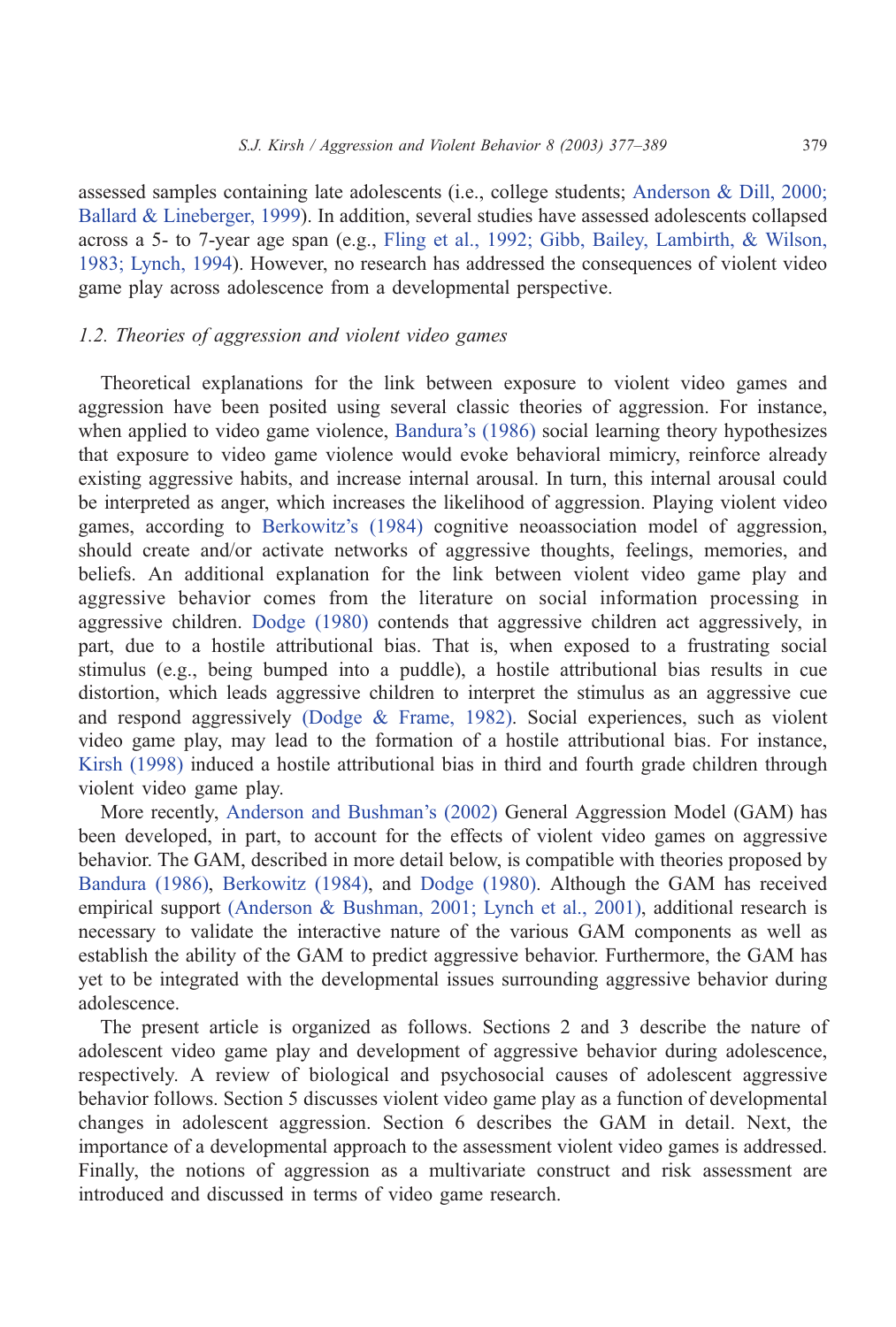#### 2. Video game play across adolescence

Across adolescence, video game play is associated with gender and age. Recently, [Roberts,](#page-12-0) Foehr, Rideout, and Brodie (1999) found that older children and adolescents (8- to 18-yearolds) play video games, on average, between 1.2 and 7.5 hours per week. According to [Dill](#page-11-0) and Dill (1998), although adolescent boys play video games for more hours than adolescent girls, both male and female adolescents play video games on a regular basis. Similarly, [Funk](#page-11-0) and Buchman (1996) found that early-adolescent boys play video games nearly twice as much as early-adolescent girls; Roberts et al. found the same pattern and showed that it persisted throughout adolescence. However, Roberts et al. also found that the amount of video game play, regardless of gender, decreases with age. Specifically, whereas earlyadolescent boys (8 to 13 years of age) play video games approximately 7.5 hours per week, boys in middle to late adolescence play video games 3.5 hours per week. For girls, although the amount of video game play was far less than boys, a similar developmental pattern emerged. Whereas early-adolescent girls played video games 3.15 hours per week, middleand late-adolescent girls played video games 1.2 hours per week [\(Roberts et al., 1999\).](#page-12-0) To summarize adolescent video game play, boys play video games more than girls and early adolescents play video games more than middle and late adolescents.

[Griffiths \(1999\)](#page-11-0) identified nine different types of video games: sport simulations (e.g., golf, baseball), racers (e.g., motor sports), adventures (e.g., fantasy rescue), puzzlers (e.g., brainteasers), platformers (e.g., jump to and from platforms), platform blasters (e.g., platformer with shooting), beat 'em ups (e.g., games with punching and kicking), shoot 'em ups (e.g., shooting and killing with weapons), and weird games (i.e., games that do not fit other categories). Although not all video games contain violence, research by [Funk and Buchman](#page-11-0) (1996) suggests that adolescent boys and girls both prefer violent video games. These findings are supported by the dominance of violent video games being sold to adolescents. [Dietz \(1998\)](#page-11-0) found that 80% of the most popular video games on the market today are violent in nature. There is also a trend toward greater realism: the schematic, cartoonish video games of the 1970s and 1980s have gradually become more realistic, so that many games now depict graphic gore in addition to violence [\(Dill & Dill, 1998\).](#page-11-0)

#### 3. Aggressive behavior across adolescence

The pattern of video game play across adolescence mirrors the development of aggressive behavior across adolescence. For instance, [Lindeman et al. \(1997\)](#page-12-0) assessed 11-, 14-, and 17 year-olds responses to hypothetical interpersonal conflict situations involving two different types of aggression. The first conflict situation assessed direct aggression (i.e., mean teasing) and the second conflict situation assessed indirect aggression (i.e., spreading rumors). Consistent with gender differences in real-life aggression [\(Leschied, Cummings, Van Brun](#page-12-0)schot, Cunningham, & Saunders, 2000), [Lindeman et al. \(1997\)](#page-12-0) found that aggressive responding to hypothetical conflict scenarios was more frequently seen in males than in females. However, both males and females showed curvilinear patterns for both types of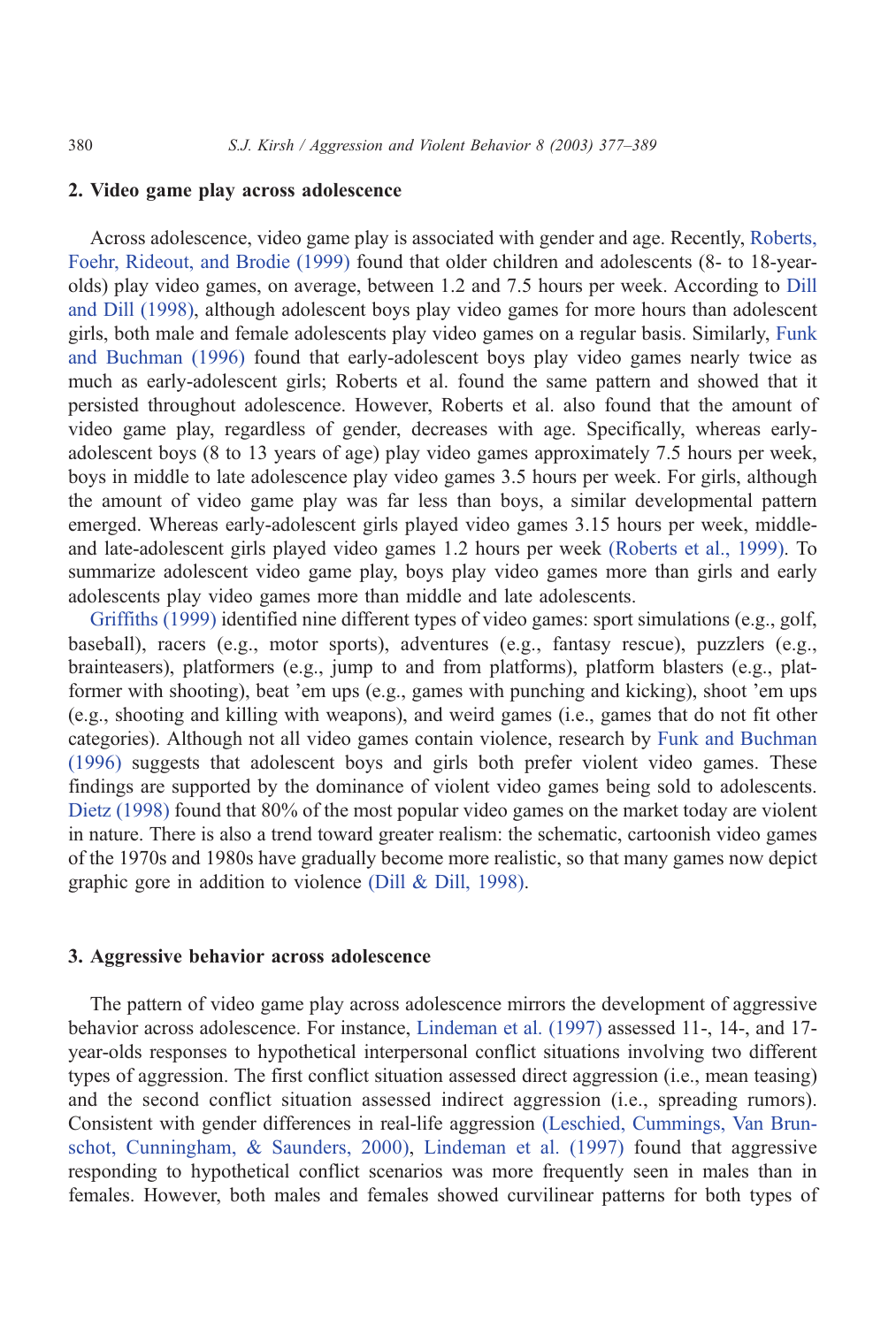aggression. The amount of aggressive responding increased from 11 to 14 years of age and decreased from 14 to 17 years of age. Additional research has shown that actual physical aggression (e.g., fighting) peaks between 13 and 15 years of age and then decreases as individuals enter late adolescence [\(Loeber & Stouthamer-Loeber, 1998\).](#page-12-0) Interestingly, parent– teen conflict and sibling conflict both appear to peak during early adolescence as well [\(Steinberg, 2001\).](#page-12-0)

## 4. Correlates of aggressive behavior in early adolescence

#### 4.1. Psychosocial correlates

The increase in aggressive behavior and conflicts in early adolescence appears to be related to the variety of new social and emotional challenges that arise during early adolescence. For instance, early adolescents must adjust to rapid physical growth and maturation and increasing sexual feelings. In addition, early adolescents are faced with increasing cognitive and socioemotional challenges at school and changes in the emotional, social, and psychological relationships with their parents and peers [\(Steinberg, 2001\).](#page-12-0) Although most adolescents cope well with these challenges, early adolescence is also a time of increased negative emotions and depression [\(Steinberg, 2001\).](#page-12-0) One possibility for the increased aggressive behavior and conflict during early adolescence is that the increase in negative affect and depression increases the likelihood of responding to a variety of provocation situations with aggression. In fact, research has demonstrated that individuals who are depressed [\(Quiggle, Garber, Panak, & Dodge, 1992\)](#page-12-0) or are high in trait anger [\(Kirsh & Olczak, 2000\)](#page-12-0) interpret ambiguous provocation situations (i.e., an individual gets hurt, but the intent of the provocateur may be either benign or malevolent) as stemming from hostile intent. Research on mood congruent memory suggests that individuals with a negative mood are more likely to remember negatively valenced information better than other emotionally valenced information [\(Fiedler, Nickel, Muehlfriedel,](#page-11-0) & Unkelbach, 2001). Furthermore, recent research suggests that early adolescents have more difficulty recognizing facial expressions of emotions than do late adolescents [\(Yurgelun-Todd,](#page-12-0) 1998). These misidentifications of emotions may make the context surrounding emotionally laden situations unclear, resulting in miscommunication and conflict. Together, these findings suggest that the increase in negative affect and depression associated with early adolescence may result in an increase in negatively biased social information processing. In turn, this negative bias could increase the likelihood of acting aggressively in certain situations.

#### 4.2. Biological correlates

Apart from psychosocial factors, biological changes during early adolescence, both hormonal and cortical, may influence the aforementioned increase in aggressive behavior. During early adolescence, there is an increase in adrenal hormones (adrenarche) and gonadal hormones (gonadarche). [Spear \(2000\)](#page-12-0) suggests that adrenarche is a contributing factor to adjustment and behavior problems. Furthermore, gonadarche is positively (albeit weakly)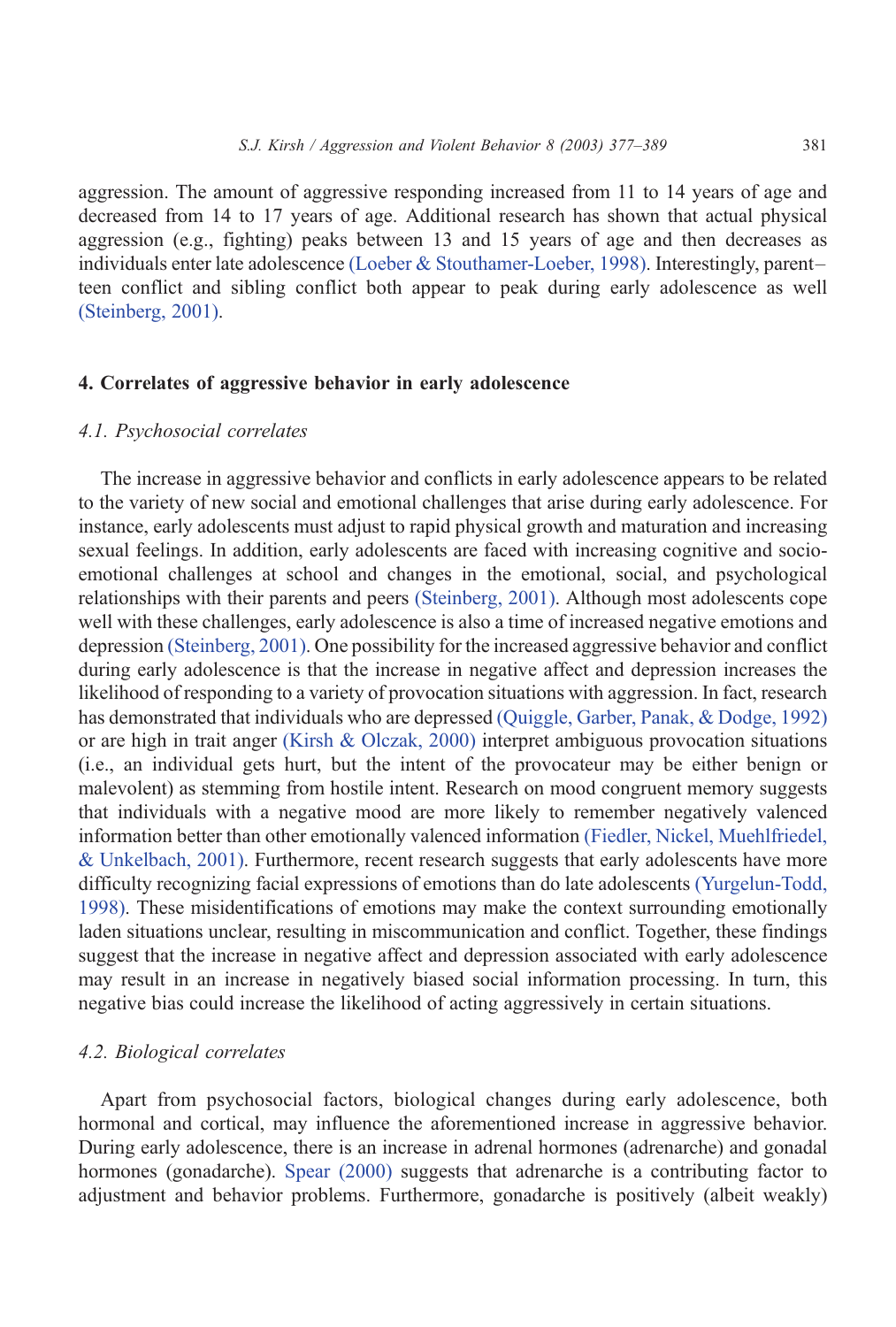correlated with aggressive behavior. In support of this connection, experimental studies have shown that after gonadal steroids are given to hormonally deficient adolescents, increases in physical aggression and aggressive impulses follow. However, gonadal steroids appear to account for only a small proportion of the variance for behavior during normative adolescence (see [Spear, 2000,](#page-12-0) for review).

Additional research has indicated that structural changes occur in the brain during adolescence. According to [Spear \(2000\),](#page-12-0) between 7 and 16 years of age, adolescents lose one-half of their prepubertal neocortical synapses (at a rate of 30,000 synapses per second). Although the resulting impact of synaptic pruning on adolescent functioning is not well known, [Brownlee \(1999\)](#page-11-0) suggest that pruning enhances the efficiency of prefrontal cortical processing. In early adolescence, prior to pruning, excessive synapse connections may limit the prefrontal cortex's ability to efficiently process and evaluate situations, in turn reducing early adolescents' ability to make sound judgments. Thus, it is possible that higher levels of aggressive behavior during early adolescence are in part due to biologically driven limitations in rational thought and evaluation of consequences.

Functional magnetic resonance imaging (fMRI) suggests that the brains of early and late adolescents may function differently. Using fMRI technology, [Yurgelun-Todd \(1998\)](#page-12-0) observed the brains of 10- to 18-year-olds while they were viewing emotionally laden pictures. Yurgelun-Todd found that during picture viewing both the limbic system (emotional responses) and the prefrontal cortex (center for higher thinking) of late adolescents became activated. In contrast, for early adolescents, emotionally laden drawings were processed primarily with the limbic system. It may be that early adolescents are responding to emotionally laden situations with less prefrontal cortical activity, and thus are proportionally more emotion-driven than older individuals.

Of note, testosterone (a gonadal hormone) has been associated with an increase in the size of at least one limbic structure (amygdala), which is the part of the limbic system primarily responsible for fear and anger. Furthermore, this increase appears to be greater for boys then girls [\(Brownlee, 1999\).](#page-11-0) It is possible that one reason adolescent boys are more overtly aggressive than adolescent girls [\(Parke & Slaby, 1983\)](#page-12-0) is due to structural differences in the limbic system.

In summary, excess synapses during early adolescence, the impact of adrenarche and gonadarche, and the primacy of the limbic system over the neocortex in emotionally laden situations may lead to the increased aggression of early adolescence (more so for boys than girls) in negatively valenced emotion-related contexts. In contrast, by late adolescence, synaptic pruning and increased neocortical processing of emotionally laden situations may allow the adolescent to become more rational in negative emotion-inducing situations and choose alternative paths to aggression.

#### 5. Violent video game play as a function of development

Adolescents play video games with the greatest frequency during the developmental period during which they respond to provocation situations with the greatest frequency of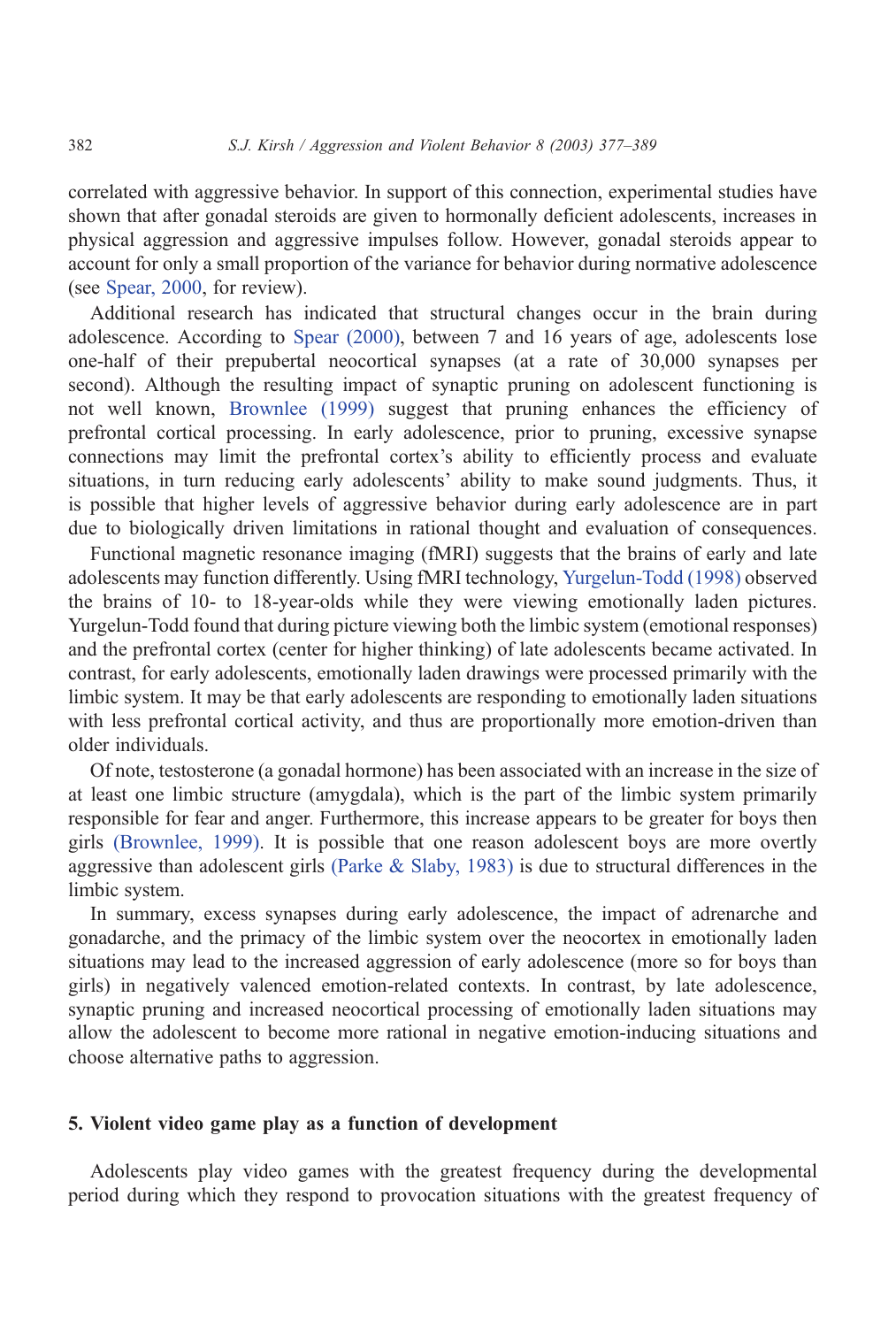aggression. The question as to why violent video game play and developmental changes in adolescent aggression correspond is intriguing. One possibility is that as adolescents become more aggressive, they become more attracted to activities that involve aggression. Previous research supports this contention. For instance, highly aggressive boys have been shown to prefer violent media (e.g., toys, video games, television) more than less aggressive boys (see [Goldstein, 1998\)](#page-11-0). It follows that as psychosocial and biological factors trigger adolescents' aggressive tendencies, adolescents should become drawn to more violent activities. Later, developmental changes resulting in a decrease in aggressive behavior may lead to decreases in preference for aggressive activities, such as video games. A second possibility is that because video game play is action-oriented, it creates a high level of arousal. According to [Goldstein \(1998\),](#page-11-0) individuals who have a high need for sensation or arousal are attracted to violent imagery. In support of this contention, [McCauley \(1998\)](#page-12-0) suggests that individuals who are high in sensation seeking find violence in television and film more appealing than do their low sensation-seeking counterparts. Recent research by [Lynch \(1999\)](#page-12-0) has shown that, following violent video game play, individuals high in trait hostility show greater increases in epinephrine than individuals low in trait hostility. Additional research has shown that increases in heart rate and blood pressure accompany violent video game play [\(Anderson & Bushman, 2001\).](#page-10-0) Thus, research indicates that violent video games result in an increase in physiological arousal. Early adolescence is a time of increased risk taking and novelty seeking. [Spear \(2000\)](#page-12-0) suggests that adolescents may be less affected by moderate stimuli than children or adults. Consequently, adolescents may seek out sensation-producing activities, such as video game play, for rewarding experiences. Thus, violent video game play may be an attempt to provide the adolescent with acceptable levels of arousal. However, more research is necessary to determine the exact reasons why early adolescents are more attracted to violent video games than middle or late adolescents.

#### 6. Consequences of violent video games as a function of development: GAM

Regardless of the reasons why adolescents play violent video games, consequences of such play have been shown to negatively impact social and emotional functioning in children, adolescents, and young adults [\(Bushman & Anderson, 2001\).](#page-11-0) To explain how violent video games influence aggressive behavior, [Anderson and Bushman \(2002\)](#page-11-0) have posited the GAM. Of note, this model can be used to explain both the development of aggression across adolescence and individual differences in susceptibility to the influence of violent video games. According to the GAM, personological variables (e.g., trait hostility, attitudes toward violence) and situational variables (e.g., exposure to real-world or media violence) interact to influence an individual's present internal state. Within an individual's internal state, cognitions (e.g., aggressive scripts, hostile thoughts), affects (e.g., hostile feelings), and arousals (e.g., heart rate, blood pressure) influence one another. For example, hostile thoughts (a cognition) can increase hostile feelings (an affect). Subsequently, cognitions, affects, and arousal interact to influence an individual's interpretation of an aggressive act (e.g., harm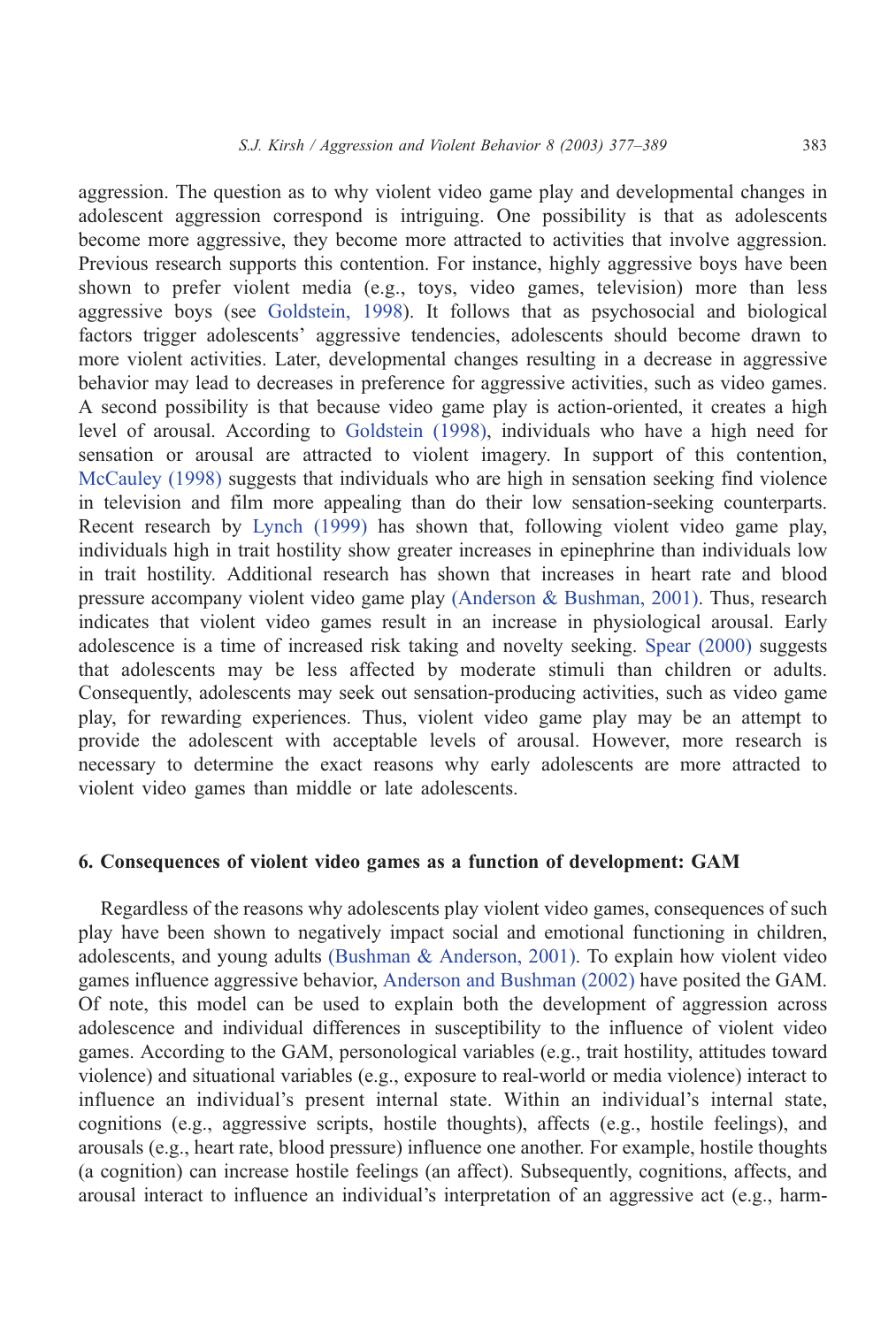doer has hostile or benign intent). Once an interpretation has been made (i.e., harm-doer had benign or malevolent intent), decision-making processes (e.g., aggress, ignore) occur.

According to the GAM, violent video games influence aggressive behavior through shortand long-term effects. In the short term, violent video games function as a situational variable, resulting in an increase in aggressive cognitions, affects, and arousal. [Anderson and Bushman](#page-10-0) (2001) have recently produced a meta-analytic review that provides empirical support for the contention that violent video games lead to aggressive behavior  $(r_{+}=19)$ , aggressive cognitions  $(r_{+}=27)$ , hostile affects  $(r_{+}=18)$ , and increased physiological arousal  $(r_{+} = .22)$ . In the long term, violent video games are hypothesized to influence aggressive behavior by promoting aggressive beliefs and attitudes and creating aggressive schema, aggressive behavioral scripts, and aggressive expectations, as well as desensitizing individuals to aggression. In turn, these factors bias an individual's personality toward aggression. At this time, there are no longitudinal data to support the long-term effects of exposure to video game violence. However, Anderson and Bushman believe that given the similarities between video game violence and television violence and the fact that long-term exposure to television violence is significantly associated with increased aggressive behavior [\(Strasburger, 1995\),](#page-12-0) the long-term impact of violent video games should correspond to GAM predictions.

# 7. The importance of a developmental approach to understanding the influence of violent video games

Violent video games negatively influence socio-emotional functioning during the adolescent period [\(Anderson & Bushman, 2001\).](#page-10-0) However, given that biological and psychosocial changes occur during adolescence, exposure to violent video games should differentially affect the processes operating within the GAM across adolescence. By the time children reach adolescence, personological and internal state components of the GAM, such as cognition, affects, and arousal, are already in place. However, between early and later adolescence, these variables will continue to develop and be influenced by current environments. The general increase in aggression that accompanies early adolescence [\(Lindeman et al., 1997; Loeber &](#page-12-0) Stouthamer-Loeber, 1998; Steinberg, 2001) should affect the internal state variables of the GAM by reinforcing and increasing aggressive cognitions, aggressive affects, and arousal. Exposure to violent video should further affect the aggressive nature of the adolescent by creating and/or reinforcing aggressive cognitions and scripts, by creating and/or reinforcing hostile affects, and by increasing aggression-related arousal. According to the GAM, cognitions, affects, and arousals directly influence one another. Thus, the increases in physiological arousal [\(Lynch et al., 2001\),](#page-12-0) aggressive cognitions, and hostile affects [\(Anderson & Bushman, 2001\)](#page-10-0) that follow violent video game play should interact with one another to negatively bias internal state variables. Although the effects of violent video game play impact early, middle, and late adolescents, the influence of violent video games should be more pronounced in early adolescence than in middle and late adolescence. The heightened physiological arousal experienced by early adolescents [\(Spear, 2000\)](#page-12-0) should interact with internal state arousal caused by violent video games to create a cumulative level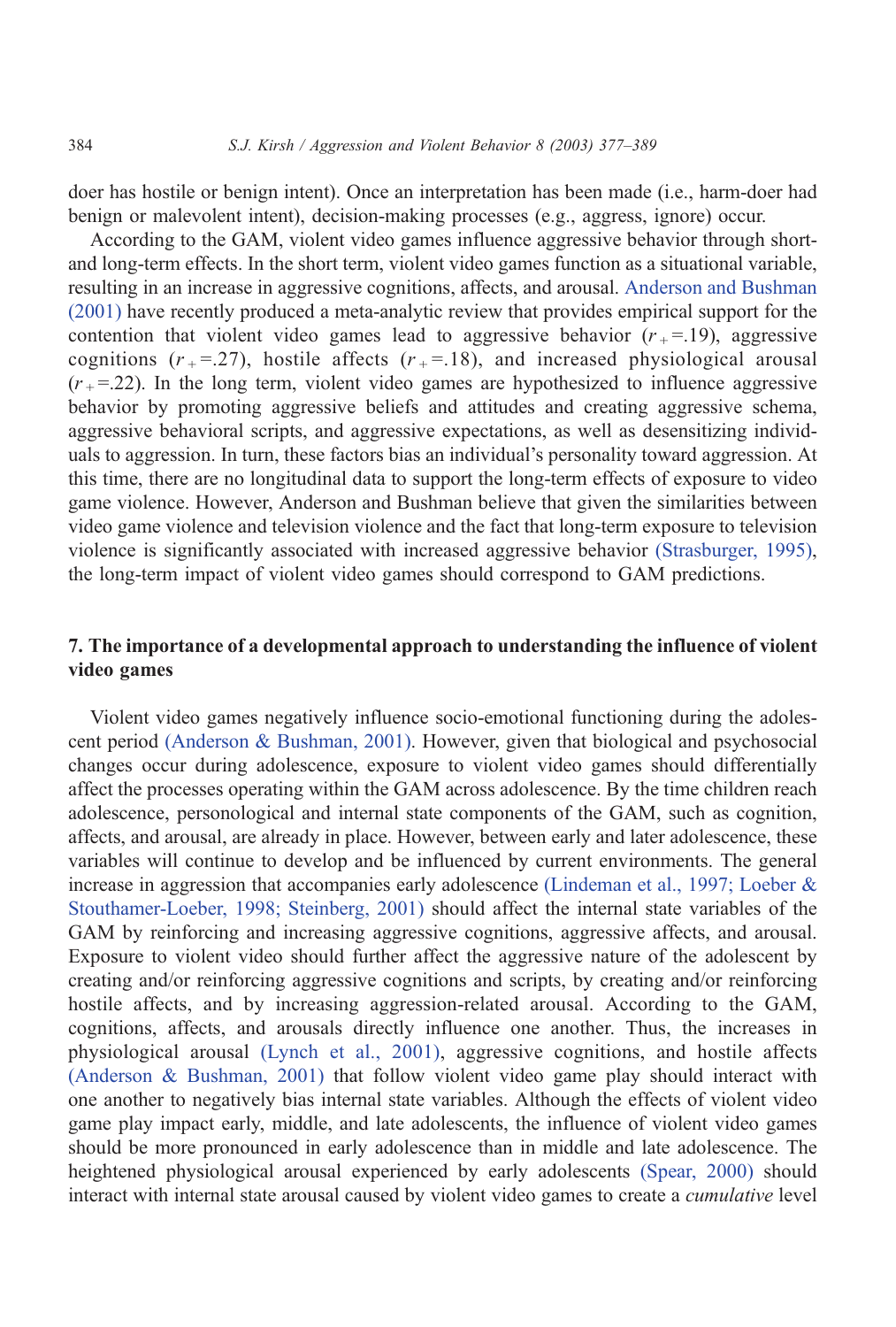of internal state arousal that is higher than in middle and late adolescence, resulting in more aggressive behavior.

The decision-making processes of GAM may also function differently across adolescence. Cognitive deficiencies may result in more aggressive responding in early adolescence than in middle and late adolescence. Early adolescents should act impulsively and with little cognitive evaluation during emotionally laden (e.g., stressful) situations. This effect should be heightened following violent video game play since the aggressive nature of video games should result in increased internal state arousal (e.g., limbic system activity and adrenal hormone release). In contrast, as individuals enter late adolescence, the decision-making portion of GAM will become more rational and evaluative. Thus, even if a state of heightened arousal accompanied by hostile cognitions and affects occurs following violent video game play, late adolescents should be less likely than early adolescents to act aggressively due to late adolescents' increased cognitive ability and relatively lower levels of limbic system activity and adrenal hormones. However, even if violent video games affect early, middle, and late adolescents' internal state variables (i.e., cognition, affect, and arousal) similarly, early adolescents should experience a greater increase in aggressive behavior than older adolescent because of impulsive behavior and poor decision-making processes.

# 8. Viewing aggression as a multivariate construct: GAM and violent video games

A variety of factors have been shown to contribute to aggressive behavior across adolescence. Gender, family (e.g., low parental involvement, verbal, and physical aggression), peer (e.g., aggressive or nonaggressive, popularity), school (e.g., achievement, dropout status), and personality (e.g., self-esteem, trait hostility) factors have all been linked to aggression [\(Leschied et al., 2000\).](#page-12-0) For instance, [Viemero \(1996\)](#page-12-0) found a positive correlation between parental rejection and peer-nominated aggression. [Ellickson, Saner, and McGuigan](#page-11-0) (1997) linked low academic orientation and dropping out of school with violent behavior. Research also indicates that peers of both adolescent boys [\(Dishion, Andrews, & Crosby,](#page-11-0) 1995) and girls [\(Harris, 1994\)](#page-12-0) tend to encourage and reinforce aggressive behavior. Furthermore, the potential influence of peers, parents, and school may vary across adolescence. For instance, conformity to antisocial peer pressure increases throughout early adolescence, peaking around age 15 [\(Berndt, 1979\).](#page-11-0)

Like video game play, peer, family, and school factors are considered situational factors in the GAM. Although many factors contribute to aggressive behavior across adolescence, when assessing the impact of video game violence on aggression, the most frequently assessed factors (other than violent video games) are gender and personality. Although physical aggression (e.g., fighting, bullying) and violent crimes (e.g., school shootings) are typically perpetrated by adolescent boys [\(Leschied et al., 2000\),](#page-12-0) the effects of violent video games do not consistently vary by gender (see [Dill & Dill, 1998,](#page-11-0) for a review). Similarly, research assessing the influence of video game violence as a function of personality has contradictory findings. For instance, whereas some studies find greater effects of video game violence on aggression for individuals high in trait hostility (e.g., Study 1, [Anderson](#page-11-0)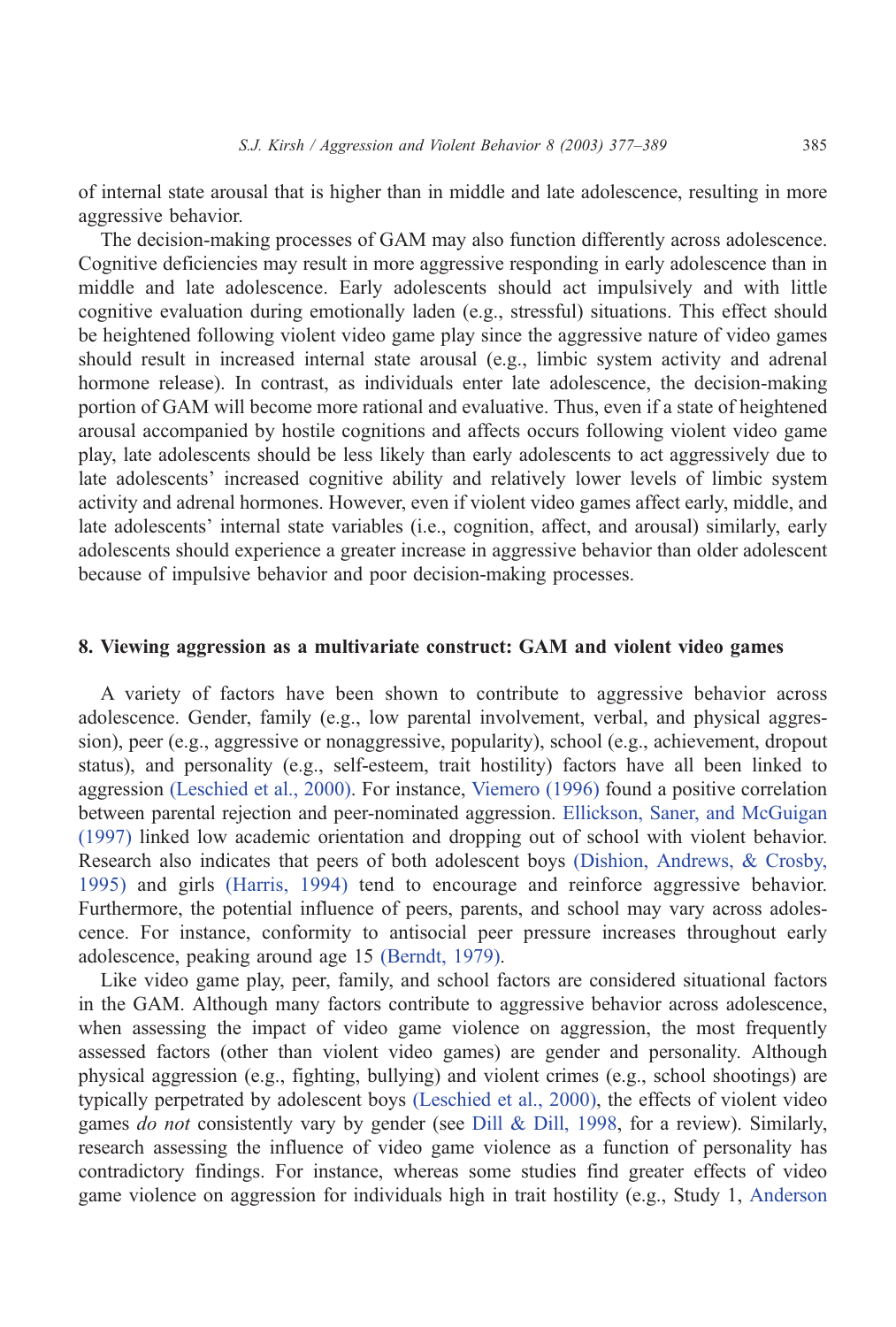and Dill, 2000), other studies find no moderator effects for trait hostility and video game violence (e.g., Study 2, [Anderson & Dill, 2000; Lynch et al., 2001\)](#page-11-0). However, as [Lynch et](#page-12-0) al. (2001) contend, few studies have adequately addressed personality and video game moderator issues.

One possibility for the inconsistent moderator effects involving violent video games, gender, and personality is that other situational factors associated with aggression during adolescence (e.g., peers and family factors) were not assessed. Given that aggression is a multivariate construct, a multivariate assessment of the major personological (e.g., hostility, impulsivity) and situational factors (e.g., peers, parents, school) that contribute to aggression during adolescence is warranted. Research on television violence suggests that such an assessment would be valuable. For instance, [Singer et al. \(1999\)](#page-12-0) found that a combination of exposure to television violence, lack of parental monitoring, and amount of television watched best accounted for aggressive behavior in elementary and middle-school children. [Garbarino \(1999\)](#page-11-0) contends that the number of risk factors affecting children and adolescents is an important determinant of aggression. Garbarino feels that most children can cope with one or two risk factors (e.g., impoverished family, exposure to violence) without increasing their aggressive behavior. However, when three or more risk factors are present, aggressive behavior is more likely than not. It may be that violent video games primarily impact the aggressive behavior of adolescents who have a certain number of risk factors associated with aggression (e.g., impulsivity, violent home, low parental involvement, aggressive peer group). Adolescents without these risk factors, in contrast, may face little to no risk of increasing their aggressive behavior by playing violent video games.

According to [Borum \(2000\),](#page-11-0) the construct of ''risk of violence'' is determined by ''contextual,'' ''dynamic,'' and ''continuous'' influences. Risk of violence is ''contextual'' in that violent acts occur in particular settings (e.g., school) and under certain circumstances (e.g., peer rejection). The potential for violence changes from day to day, and therefore, the risk of violence is ''dynamic.'' Finally, risk of violence is ''continuous'' in that the probability of violent acts varies along a continuum. Risk assessment moves beyond identifying ''dangerous'' adolescents. Instead, risk approaches to violence determine the likelihood of an adolescent acting violently and the nature of that violence (e.g., physical or verbal assault) given certain circumstances (e.g., bumped into) and contexts (surrounded by aggressive peers. To better understand the impact of exposure to violent video games on aggressive behavior, research needs to move beyond two- and three-factor assessments (e.g., video game violence, trait hostility, and gender) and employ a risk factor approach. Aggressive behavior, in its various forms (e.g., physical or verbal assault), is the result of the cumulative influence of a variety of factors, involving a multitude of contexts. Thus, video game violence research needs to reflect the fact that the risk of violent behavior is contextual, dynamic, and continuous.

Furthermore, it is imperative that developmental issues be considered when assessing the influence of violent video games on aggressive behavior. As previously reviewed, research has demonstrated that biological (e.g., adrenarche, gonadarche, synaptic pruning) and psychosocial (e.g., peers, parents, siblings, school) components of aggression differentially impact the adolescent across development: early adolescents appear to be more vulnerable than late adolescents. Thus, it may be that the risks associated with violent video games are the greatest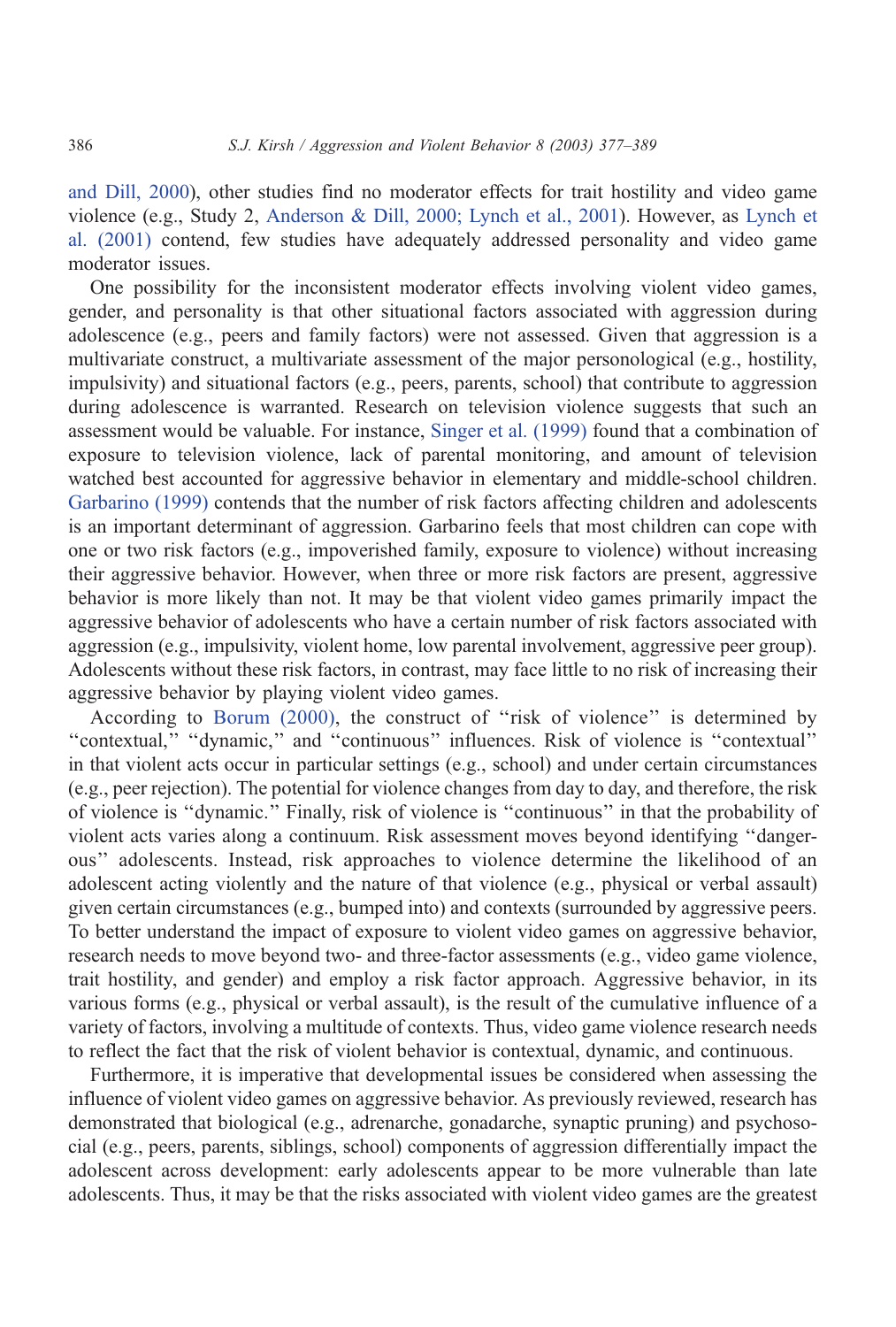<span id="page-10-0"></span>during early adolescence (the developmental period that adolescents play violent video games the most) because, overall, there are more risk factors for aggression during early adolescence than during later periods of adolescent development.

## 9. Summary

The issue of whether or not video game violence influences aggression has been addressed for over 20 years. Recent acts of extreme violence involving teens and associated links to violent video games have led to an increased interest in video game violence. Anderson and Bushman's (2001) meta-analysis suggests that violent video games, in fact, do influence aggressive behavior, aggressive affects, aggressive cognition, and physiological arousal. Furthermore, [Anderson and Bushman \(2002\)](#page-11-0) have posited the GAM to explain the mechanisms behind the link between violent video games and aggressive behavior. Research by Anderson and Bushman (2001) and others (e.g., [Lynch et al., 2001\)](#page-12-0) has provided empirical support for the GAM. However, the influence of violent video games as a function of developmental changes across adolescence has yet to be addressed.

The biological and psychosocial changes of adolescence are associated with a peak in aggressive behavior during early adolescence, the exact period in which violent video game play is at its zenith. Applying the GAM to adolescent development, it appears that the effects of violent video games should have their greatest impact during early adolescence. Although research has assessed video game violence during different developmental periods, currently there are not enough studies to evaluate the influence of violent video games across development. Thus, more research is necessary to investigate the influence of violent video games during different developmental periods of adolescence. Anderson and Bushman (2001) contend that violent video games pose a ''public health threat to children and youth.'' More research is necessary to determine the periods of adolescent development during which video games pose the greatest threat. Furthermore, future research needs to assess the major risk factors associated with aggression during adolescence along with violent video games. Such an assessment should provide a better understanding of the health threat accompanying exposure to violent video games.

#### Acknowledgements

I thank Terence Bazzett, Ganie DeHart, Kenneth Kallio, Paul Olczak, Monica Schneider, Ray Wolfe, and Joan Zook for comments on drafts of this article.

#### References

Anderson, C. A. (2000, March 21). Violent video games increase aggression and violence. U.S. Senate Committee on Commerce, Science, and Transportation hearing of ''The Impact of Interactive Violence on Children,'' Tuesday. Available at: [http://psych-server.iastate.edu/faculty/caa/abstracts/2000-2004/00Senate.html.]( http:\\psych-server.iastate.edu\faculty\caa\abstracts\2000-2004\00Senate.html )

Anderson, C. A., & Bushman, B. J. (2001). Effects of violent video games on aggressive behavior, aggressive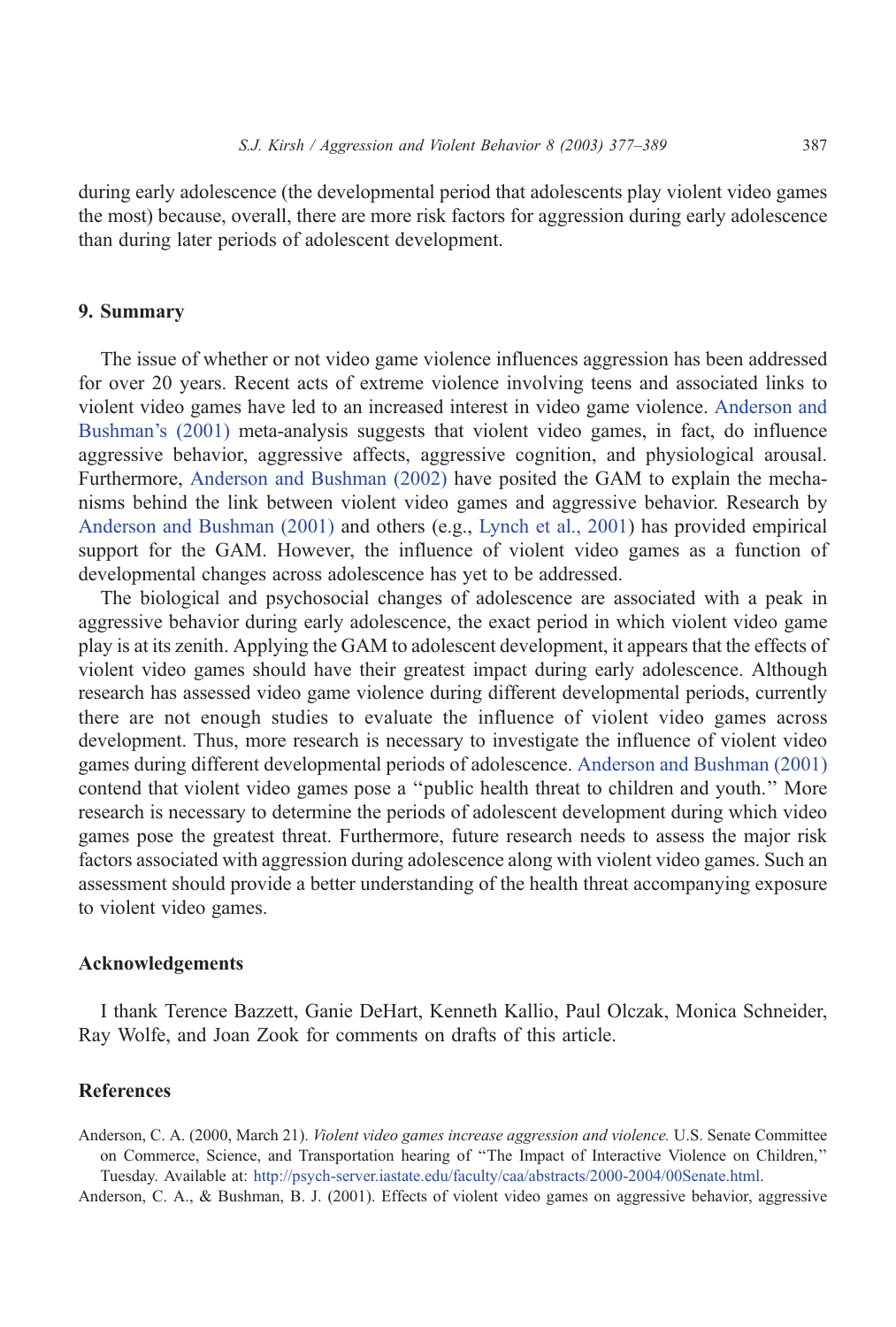<span id="page-11-0"></span>cognition, aggressive affect, physiological arousal, and prosocial behavior: a meta-analytic review of the scientific literature. Psychological Science, 12, 353-359.

Anderson, C. A., & Bushman, B. J. (2002). Human aggression. Annual Review of Psychology, 53, 27–51.

Anderson, C. A., & Dill, K. E. (2000). Video games and aggressive thoughts, feelings, and behavior in the laboratory and in life. Journal of Personality and Social Psychology, 78(4), 772–790.

- Ballard, M. E., & Lineberger, R. (1999). Video game violence and confederate gender: effects on reward and punishment given by college males. Sex Roles, 41, 541-548.
- Bandura, A. (1986). Social foundation of thought and action: a social cognitive theory. Englewood Cliffs, NJ: Prentice Hall.
- Bensley, L., & Van Eenwyk, J. (2001). Video games and real-life aggression: review of the literature. *Journal of* Adolescent Health, 29, 244-257.
- Berkowitz, L. (1984). Some effects of thoughts on anti- and prosocial influences of media events: a cognitive neoassociationistic analysis. Psychological Bulletin, 95, 410-427.
- Berndt, T. J. (1979). Developmental changes in conformity to peers and parents. Developmental Psychology, 15, 608 – 616.
- Borum, R. (2000). Assessing violence risk among youth. Journal of Clinical Psychology, 56(10), 1263–1288.
- Brownlee, S. (1999). Inside the teen brain. US News Online. Available at: [http://www.usnews.com/usnews/issue/]( http:\\www.usnews.com\usnews\issue\990809\nycu\teenbrain.htm ) 990809/nycu/teenbrain.htm.
- Bushman, B. J., & Anderson, C. A. (2001). Media violence and the American public: scientific facts versus misinformation. American Psychologist, 56, 477 – 489.
- Cesarone, B. (1998). Video games: research, ratings, recommendations. Eric Digest (EDO-PS-98-11).
- Colwell, J., & Payne, J. (2000). Negative correlates of computer game play in adolescents. British Journal of Psychology, 91, 295 – 310.
- Dietz, T. L. (1998). An examination of violence and gender role portrayals in video games: implications for gender socialization and aggressive behavior. Sex Roles, 38, 425–442.
- Dill, K. E., & Dill, J. C. (1998). Video game violence: a review of the empirical literature. Aggression and Violent Behavior, 3(4), 407 – 428.
- Dishion, T. L., Andrews, D. W., & Crosby, L. (1995). Antisocial boys and their friends in early adolescence: relationship characteristics, quality, and interactional processes. Child Development, 66, 139-151.
- Dodge, K. A. (1980). Social cognition and children's aggressive behavior. Child Development, 51, 162-170.
- Dodge, K. A., & Frame, C. L. (1982). Social cognitive biases and deficits in aggressive boys. Child Development, 53, 620 – 625.
- Ellickson, P., Saner, H., & McGuigan, K. A. (1997). Profiles of violent youth: substance use and other concurrent problems. American Journal of Public Health, 87, 985-991.
- Fiedler, K., Nickel, S., Muehlfriedel, T., & Unkelbach, C. (2001). Is mood congruency an effect of genuine memory or response bias? Journal of Experimental Social Psychology, 37(3), 201–214.
- Fling, S., Smith, L., Rodriguez, T., Thornton, D., Atkins, E., & Nixon, K. (1992). Video games, aggression, and self-esteem: a survey. Social Behavior and Personality, 20, 39-46.
- Funk, J. B. (2000, March 21). The impact of interactive violence on children. U. S. Senate Committee on Commerce, Science, and Transportation hearing of ''The Impact of Interactive Violence on Children,'' Tuesday. Available at: [http://www.utoledo.edu/psychology/funktestimony.html.]( http:\\www.utoledo.edu\ psychology\funktestimony.html )
- Funk, J. B., & Buchman, D. D. (1996). Playing violent video and computer games and adolescent self-concept. Journal of Communication, 46(2), 19-32.
- Garbarino, J. (1999). Lost boys (statistical data included). Forum for Applied Research and Public Policy, 14, 74.
- Gibb, G. D., Bailey, J. R., Lambirth, T. T., & Wilson, W. P. (1983). Personality differences in high and low electronic video game users. Journal of Psychology, 114, 159-165.
- Goldstein, J. H. (1998). Why we watch. In J. H. Goldstein (Ed.), Why we watch: the attractions of violent entertainment (pp. 212-226). New York: Oxford.
- Griffiths, M. (1999). Violent video games and aggression: a review of the literature. Aggression and Violent Behavior, 4(2), 203 – 212.